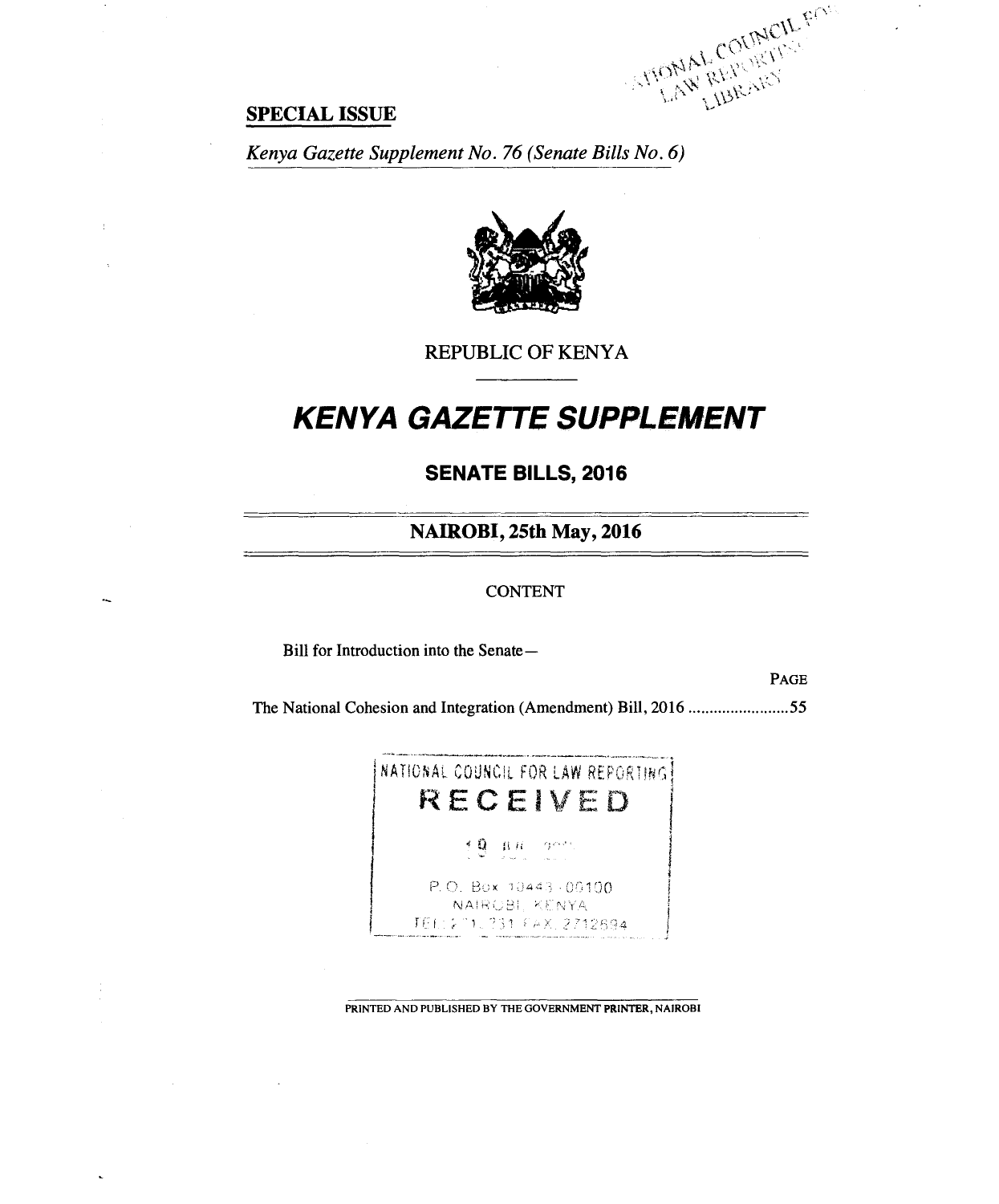## **THE NATIONAL COHESION AND INTEGRATION (AMENDMENT) BILL, 2016**

#### **A Bill for**

## **AN ACT of Parliament to amend the National Cohesion and Integration Act to provide for oversight of peace building projects and for connected purposes**

#### **ENACTED** by the Parliament of Kenya, as follows-

1. This Act may be cited as the National Cohesion and Integration (Amendment) Act, 2016.

**2.** Section 2 of the National Cohesion and Integration Act, in this Act referred to as "the principal Act", is amended by inserting the following new definitions in their proper alphabetical sequence –

"peace building" means non-military measures and interventions targeted at any community in Kenya for the purpose of-

- (a) achieving sustainable peace;
- (b) resolving an ongoing inter-communal or intracommunal conflict;
- (c) reconciling communities; or
- (d) reducing or eliminating the risk of lapsing or relapsing into conflict by strengthening the social, economic, environmental, cultural and political capacities of the community;

"peace building project" means a project or activity planned and designed for the purpose of peace building.

**3.** Section 25 of the principal Act is amended in subsection (2) by inserting the following new paragraphs immediately after paragraph (s)-

(sa) oversee the implementation of peace building projects under this Act;

(sb) set standards to be adhered to by persons involved in the implementation of peace building projects; and

**4.** The principal Act is amended by inserting the following new Part immediately after section 36 –

Amendment of section 25 of No. 12 of 2008.

Insertion of new part in No. 12 of

2008.

Short title.

Amendment of section 2 of No. 12 of 2008.

55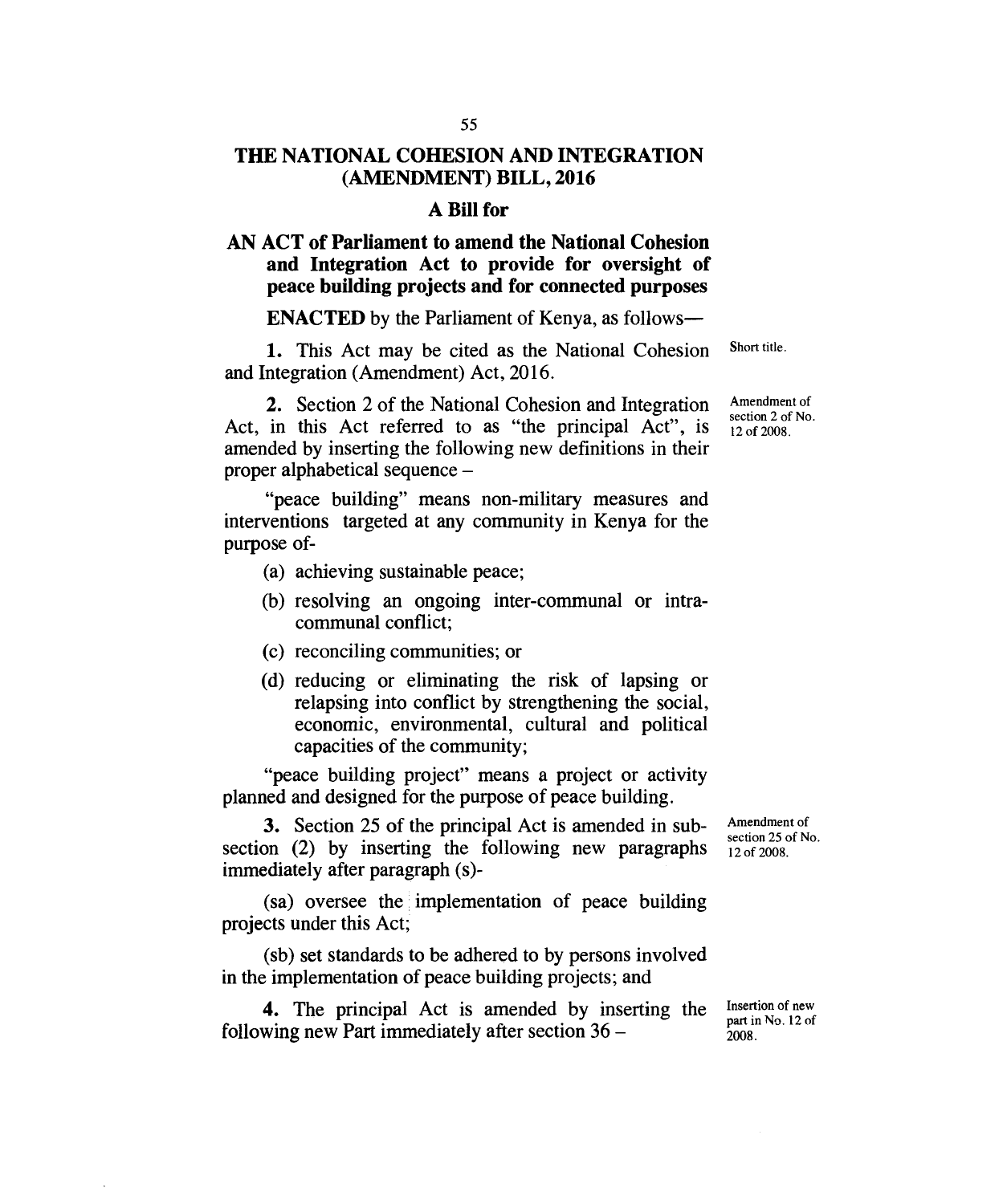## **PART IIIA — PEACE BUILDING PROJECTS**

Functions of the Commission with respect to peace building projects. shall —

**36A.** In overseeing the implementation of peace building projects, the Commission

- (a) develop a monitoring and tracking mechanism for all peace building projects in the country;
- (b) develop ethical standards to be adhered to by persons involved in peace building projects;
- (c) undertake research and analyse and disseminate information, critical gaps and strategic priorities relevant to peace building in any particular region;
- (d) systematically collect information on lessons learnt in peace building;
- (e) advise persons involved in peace building projects on best practices for achieving lasting cohesion and integration in any particular area;
- (f) advise the national and county governments on the most appropriate peace building interventions based on the existing circumstances of the local communities;
- (g) encourage national and county governments to allocate funding for peace building initiatives;
- (h) take measures to ensure that there is harmony in the peace building projects undertaken in any particular area;
- (i) take measures to ensure that persons involved in peace building projects in the counties do not instigate, perpetuate or deepen instability or strife in any area; and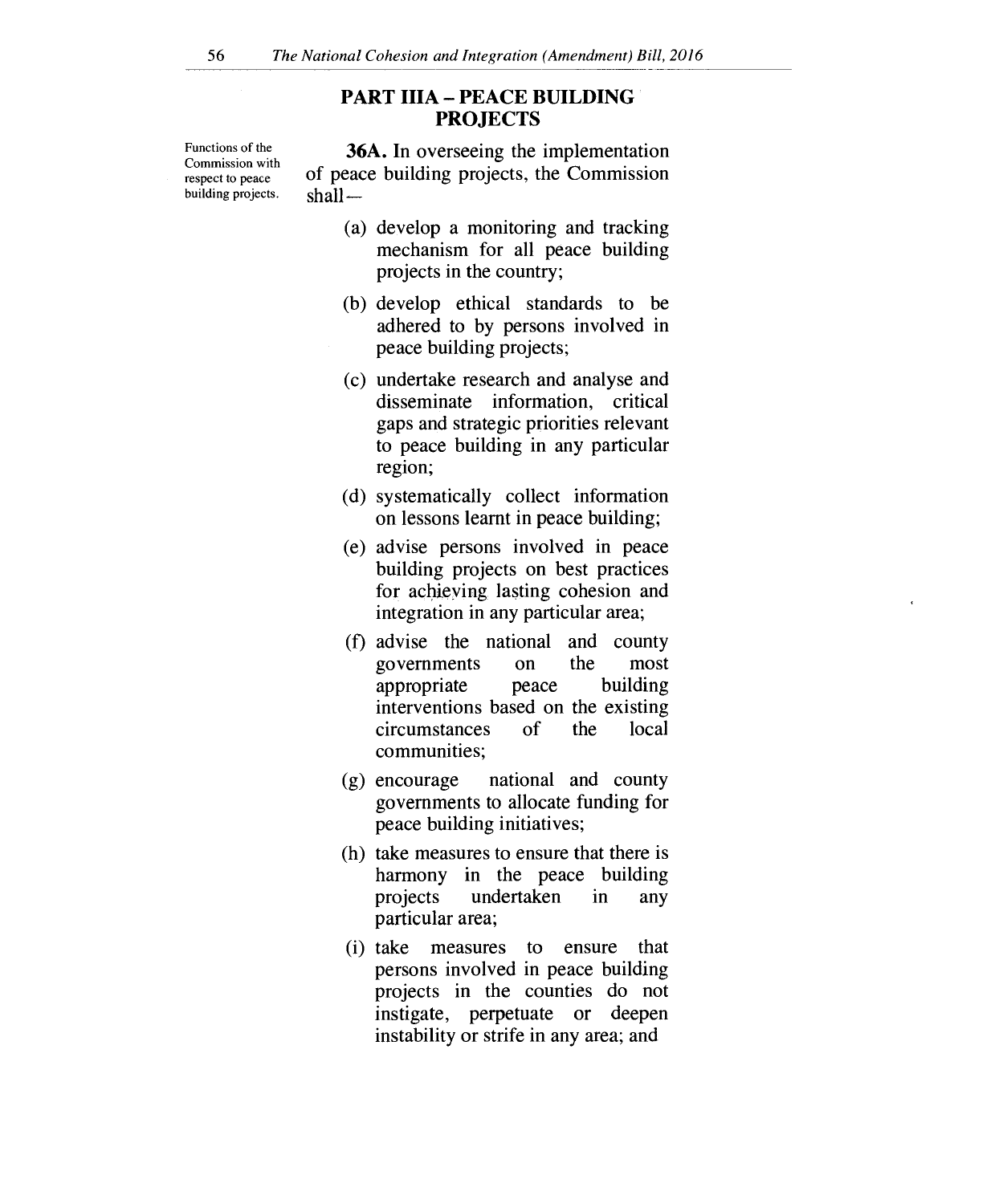(j) perform any other function consistent with the provisions of this Act as may be necessary to carry out the objectives of this Act.

Obligations of **36B.** A person who is in charge of a persons involved in peace building project shall -

- (a) put in place measures to avert tensions, harmful competition, polarization, divisions, suspicion, biases and harmful behavior among targeted local communities as a result of the project;
- (b) avoid acts that subject the targeted communities to greater risk of violence or other harm; and
- (c) encourage participation of the target community.

**36C. (1)** The Commission shall maintain a register of all peace building projects within'Kenya.

36D. (1) A person who intends to engage in a peace building project in Kenya shall notify the Commission of the project.

(2) A notice under sub-section (1) shall be in the prescribed manner and shall, where applicable, include -

- (a) a description of the peace building project or activity that the applicant intends to undertake;
- (b) a statement of the place where the peace building project is to be carried out and the targeted community;
- (c) a schedule of activities proposed to be undertaken in the peace building project;
- (d) the time-frame of the peace building project;

Register of peace building projects.

persons involved in

activities and projects

Application for registration.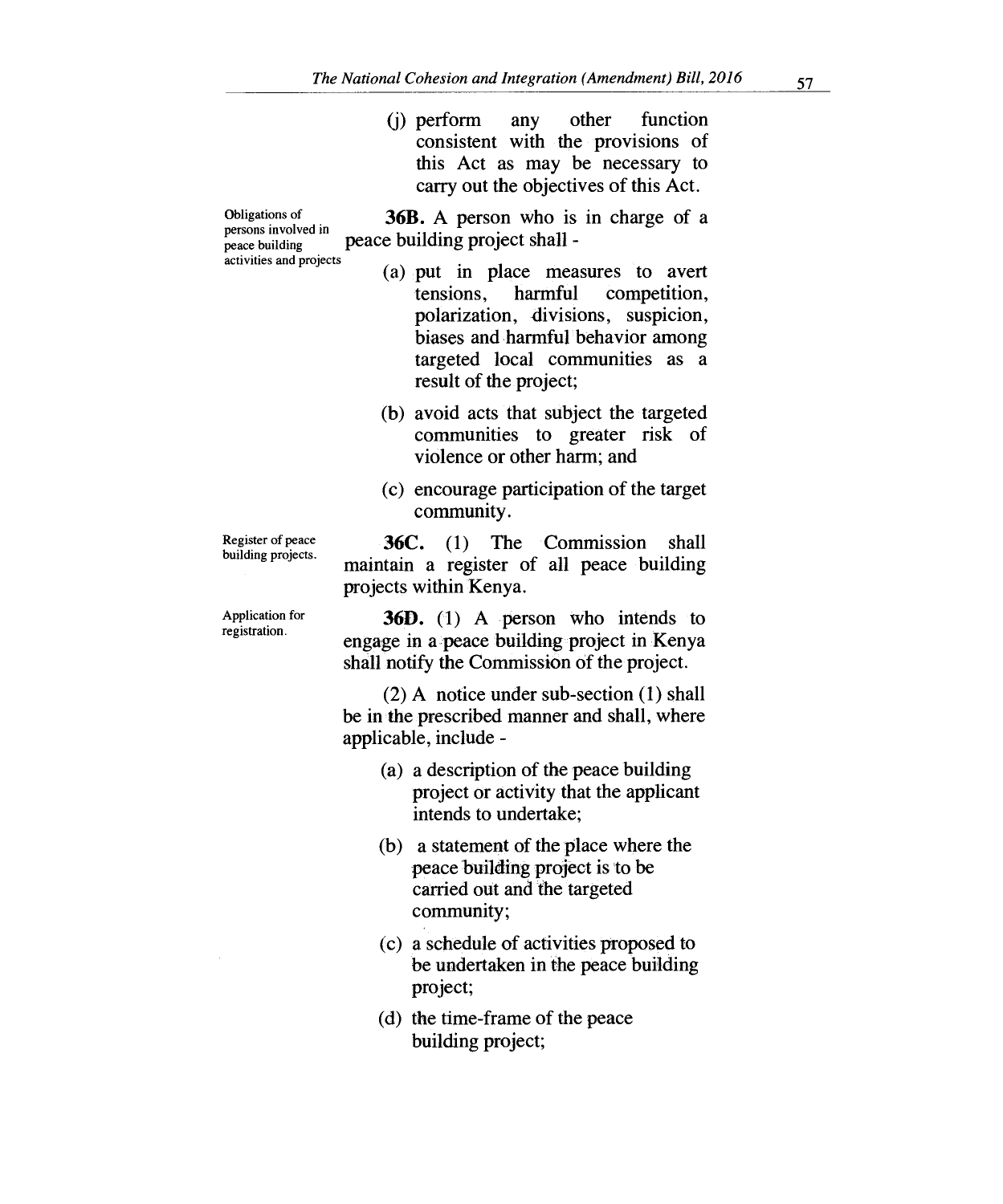- (e) the source of financing for the project;
- (f) a statement as to whether there is any conflict of interest;
- (g) a statement as to whether the applicant has carried out any other peace building project within the targeted community and the outcome of that peace building project;
- (h) the names of the officers in charge of the peace building project; and

any other information that the Commission may require.

- (a) (3) The Commission may, upon the receipt of a notice under subsection  $(2)$ -
- (b) note the peace building project in its register;
- (c) require the person or institution which gives the notice to fulfill such additional requirements as the Commission may prescribe;
- (d) require further details from the person or the institution that has given notice; or
- (e) give its approval or disapproval of the project.

(4) Where the Commission requires the applicant to fulfill any additional requirements under subsection 3(b), the Commission shall notify the applicant of the period within which the applicant should comply.

(5) Any person may make submissions to the Commission to support or oppose a proposed project in the manner and within the period prescribed by the Commission.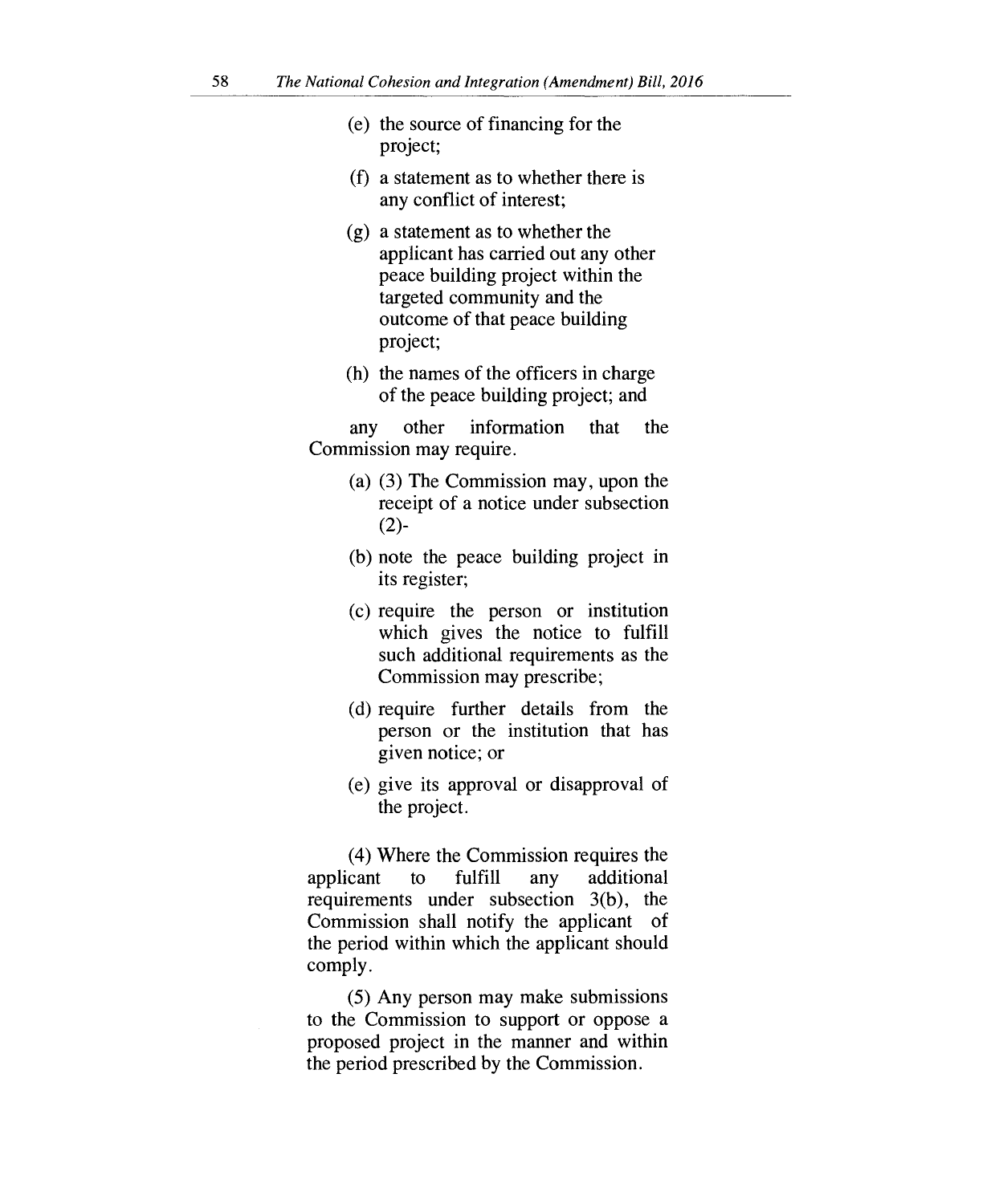| Certificate of |
|----------------|
| approval.      |

**36E.** Upon approval of a project, the Commission shall issue a certificate of approval to the applicant and may impose such conditions as it may consider necessary for the issuance of the certificate.

Disapproval of a peace building project by the Commission.

**36F.** (1) The Commission may disapprove a peace building project-

- (a) if the person or entity implementing the project fails to comply with any conditions imposed by the Commission;
- (b) if the Commission is of the view that the project will compromise gains made in achieving peace and stability in the area in which the project is being implemented; or
- (c) for any other reason that the Commission considers appropriate.

(2) Before disapproving a project, the Commission shall notify the person in chrrge of the project and give the person an  $op<sub>i</sub>$  ortunity to be heard.

Exemptions.

**36G.** (1) A person may apply to the Commission for exemption from the provisions of this Part.

(2) The Commission shall, through regulations, outline the conditions for exemption from the provisions of this Act.

(3) Before exempting any person from the provisions of this Part, the Commission shall consult the Public Benefit Organizations Authority.

Review of a decision of the Commission. No.18 of 2013 **36H.** A person who is aggrieved by a decision of the Commission may apply for review of the decision to the Public Benefit Organizations Disputes of the Tribunal within the prescribed time and in the prescribed manner.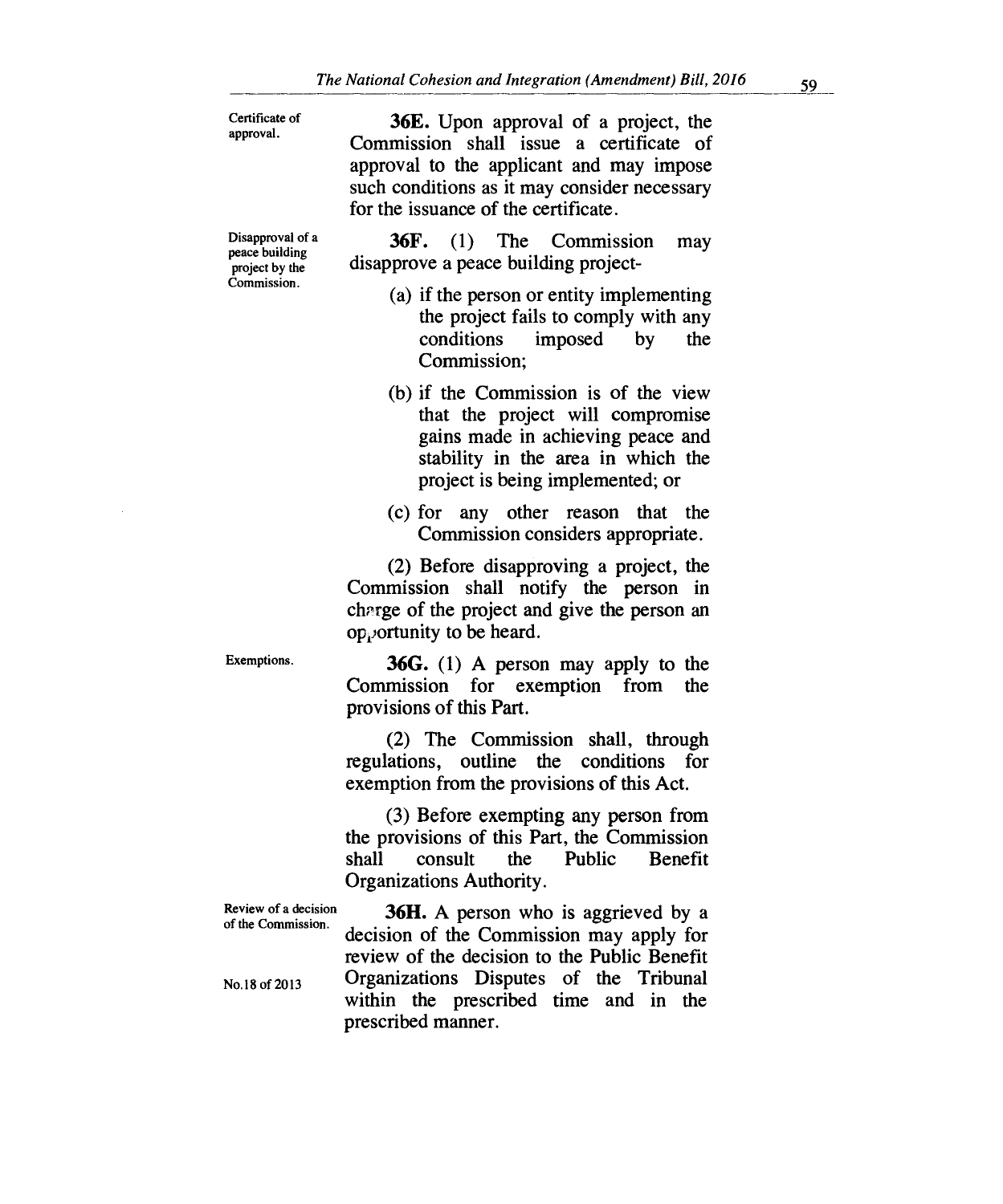Conclusion or **361.** (1) Upon the conclusion or termination of a peace termination of a peace building project, the person in charge of the project shall submit a report to the Commission in such manner as shall be prescribed by the Commission.

> (2) The Commission shall record the conclusion or termination of a peace building project in the register under section 36C.

5. Section 63 of the principal Act is amended by inserting a new paragraph immediately after paragraph (a)-

Amendment of section 63 of No. 12 of 2008.

 $\frac{\delta}{\epsilon}$ 

(aa) undertakes a peace building project that is not approved under section 36E;

6. The principal Act is amended by inserting the following new sections immediately after section 70-

Savings and transition.

**71.** (1) A person who immediately before the commencement of this Act was undertaking a peace building project and intends to continue with the project-

- (a) shall lodge an application for registration under section 36E within six months of the commencement of this Act; and
- (b) may continue with the peace building project for the duration within which the Commission considers and dispenses with the application.

(2) If the Commission rejects an application for registration made pursuant to subsection (1) the peace building project shall stand terminated on the date on which the Commission notifies the applicant of the rejection of the application or on such other date as the Commission shall determine.

Insertion of new clause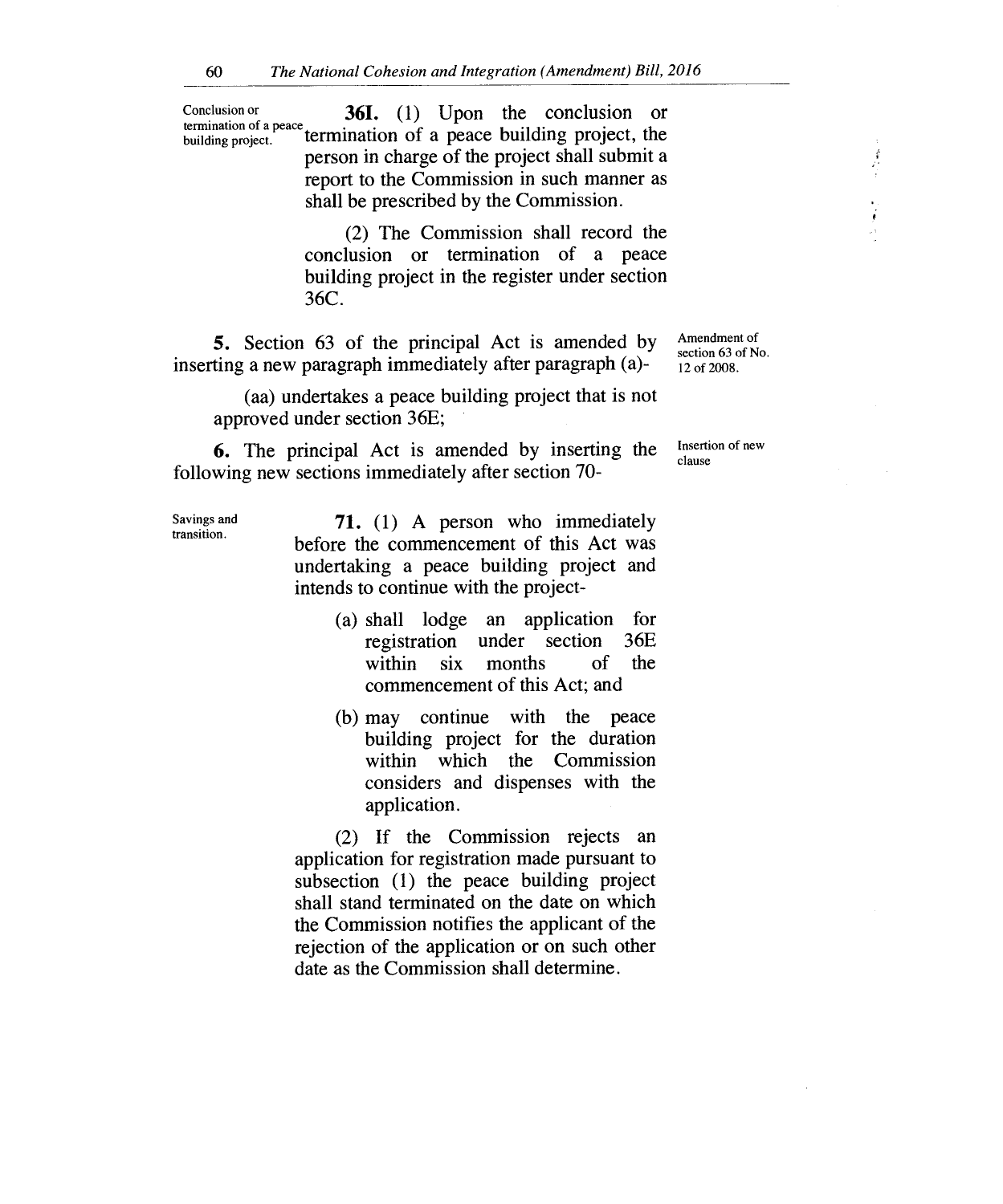## **MEMORANDUM OF OBJECTS AND REASONS**

The principal object of this Bill is to amend the National Cohesion and Integration Act, 2012, so as to enable the Commission to effectively monitor peace building projects in Kenya. Peace building projects are an extremely sensitive tool for achieving national cohesion and integration. If not carefully executed and monitored, these activities have the potential to intensify instability, strife and division.

The Bill therefore seeks to have the Commission monitor peace building projects across the country so as to ensure that these projects do not in any way fuel conflicts or fighting between communities and counties in Kenya but that they serve to promote peace and harmony in the counties.

## **Statement on the delegation of legislative powers and limitation of fundamental rights and freedoms**

This Bill does not delegate legislative powers nor does it limit fundamental rights and freedoms.

#### **Statement on how the Bill concerns county governments**

Peace is an important factor in the success of a State. Peace has a direct impact on whether the State and its citizens are able to engage in economic activities and attain a dignified standard of living. Further, peace is critical to the success of devolution and in particular, to the successful discharge of the functions of the county governments. The regulation of peace building is therefore necessary for both the national and county levels of government so as to ensure that peace building projects promote and do not undermine cohesion at the national and county level.

This Bill therefore concerns county governments in terms of Article  $110(1)(a)$  of the Constitution as it contains provisions that affect the functions and powers of the county governments as set out in the Fourth Schedule to the Constitution.

## **Statement that the Bill is not a money Bill, within the meaning of Article 114 of the Constitution**

This Bill is not a money Bill within the meaning of Article 114 of the Constitution.

Dated the 28th April, 2016.

BEATRICE ELACHI, *Senator.*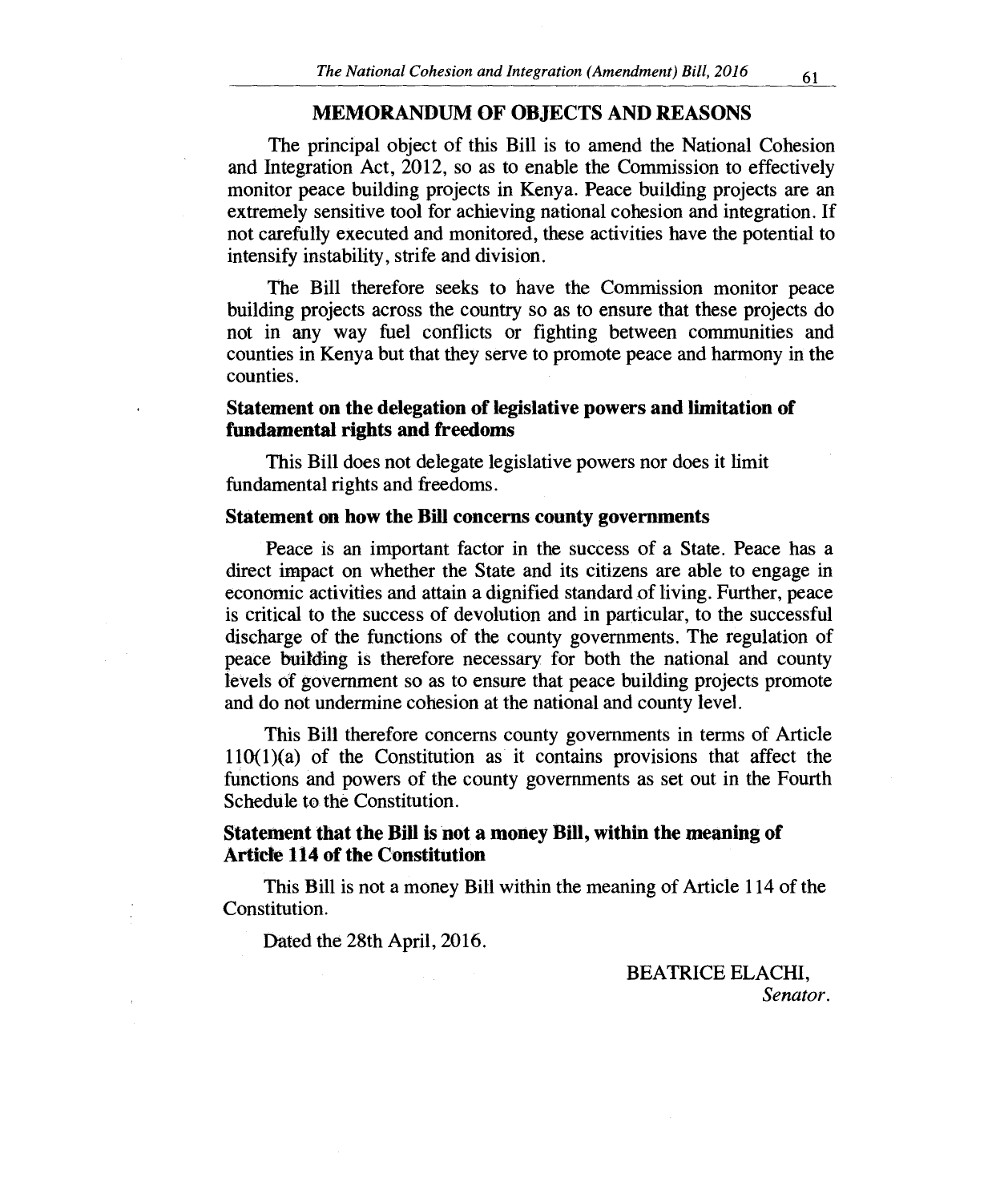*Section 2 of the Act that the Bill proposes to amend* 

#### **2. Interpretation**

In this Act, unless the context otherwise requires —

"Commission" means the National Cohesion and Integration Commission established by section 15;

"commissioner" means a member of the Commission appointed under section 17;

"development issues" includes issues relating to development in socio- cultural, political and economic sectors;

"discrimination" means discrimination as defined under sections 3 and 4 of this Act;

"employment" means a situation where an employee does his work wholly or partly in Kenya, (for a fee or not), for the employer; or where the employee does work for the employer outside Kenya and the employee is ordinarily resident in Kenya, either at the time he applies for the job or at any time during the course of the employment and includes a situation where the employer is working through a representative, assign or where he has sub-contracted the employment;

"establishment" means a place of employment including aboard a ship or aeroplane registered in Kenya but operating internationally;

"ethnic group" means a group of person defined by reference to colour, race, religion, or ethnic or national origins, and references to a person's ethnic group refers to any ethnic group to which the person belongs;

"ethnic relations" include racial, religious, tribal and cultural interactions between various communities, and the words "ethnic" and "ethnicity" shall be construed accordingly;

"ethnic grounds" means any of the following grounds, namely colour, race, religion, nationality or ethnic or national origins;

"financial year" means a period of twelve months ending on the thirtieth June in each year;

"Human Rights Commission" means the Kenya National Commission on Human Rights established under the Kenya National Commission on Human Rights Act, 2002 (No. 9 of 2002) (now repealed); and

"Minister" means the Minister for the time being responsible for matters relating to justice and human rights;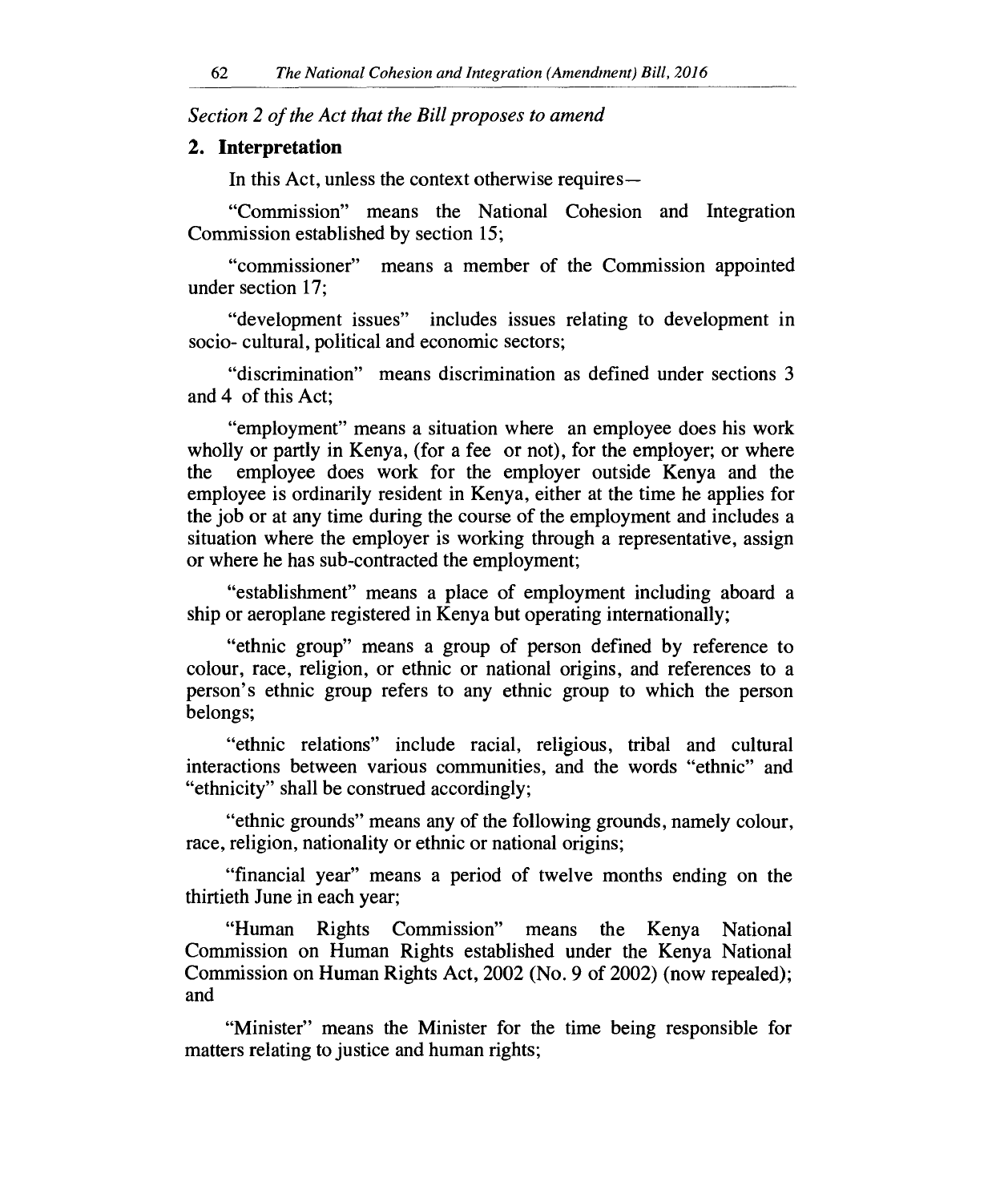"Secretary" means the secretary to the Commission appointed under section 20.

## *Section 25 of the Act that the Bill proposes to amend*

## **25. Objects and functions of the Commission**

**( 1 )** The object and purpose for which the Commission is established is to facilitate and promote equality of opportunity, good relations, harmony and peaceful co-existence between persons of the different ethnic and racial communities of Kenya, and to advise the Government on all aspects thereof.

( 2 ) Without prejudice to the generality of subsection (1), the Commission shall —

- (a) promote the elimination of all forms of discrimination on the basis of ethnicity or race;
- (b) discourage persons, institutions, political parties and associations from advocating or promoting discrimination or discriminatory practices on the ground of ethnicity or race;
- (c) promote tolerance, understanding and acceptance of diversity in all aspects of national life and encourage full participation by all ethnic communities in the social, economic, cultural and political life of other communities;
- (d) plan, supervise, co-ordinate and promote educational and training programmes to create public awareness, support and advancement of peace and harmony among ethnic communities and racial groups;
- (e) promote respect for religious, cultural, linguistic and other forms of diversity in a plural society;
- (f) promote equal access and enjoyment by persons of all ethnic communities and racial groups to public or other services and facilities provided by the Government;
- (g) promote arbitration, conciliation, mediation and similar forms of dispute resolution mechanisms in order to secure and enhance ethnic and racial harmony and peace;
- (h) investigate complaints of ethnic or racial discrimination and make recommendations to the Attorney-General, the Human Rights Commission or any other relevant authority on the remedial measures to be taken where such complaints are valid;
- (i) investigate on its own accord or on request from any institution, office, or person any issue affecting ethnic and racial relations;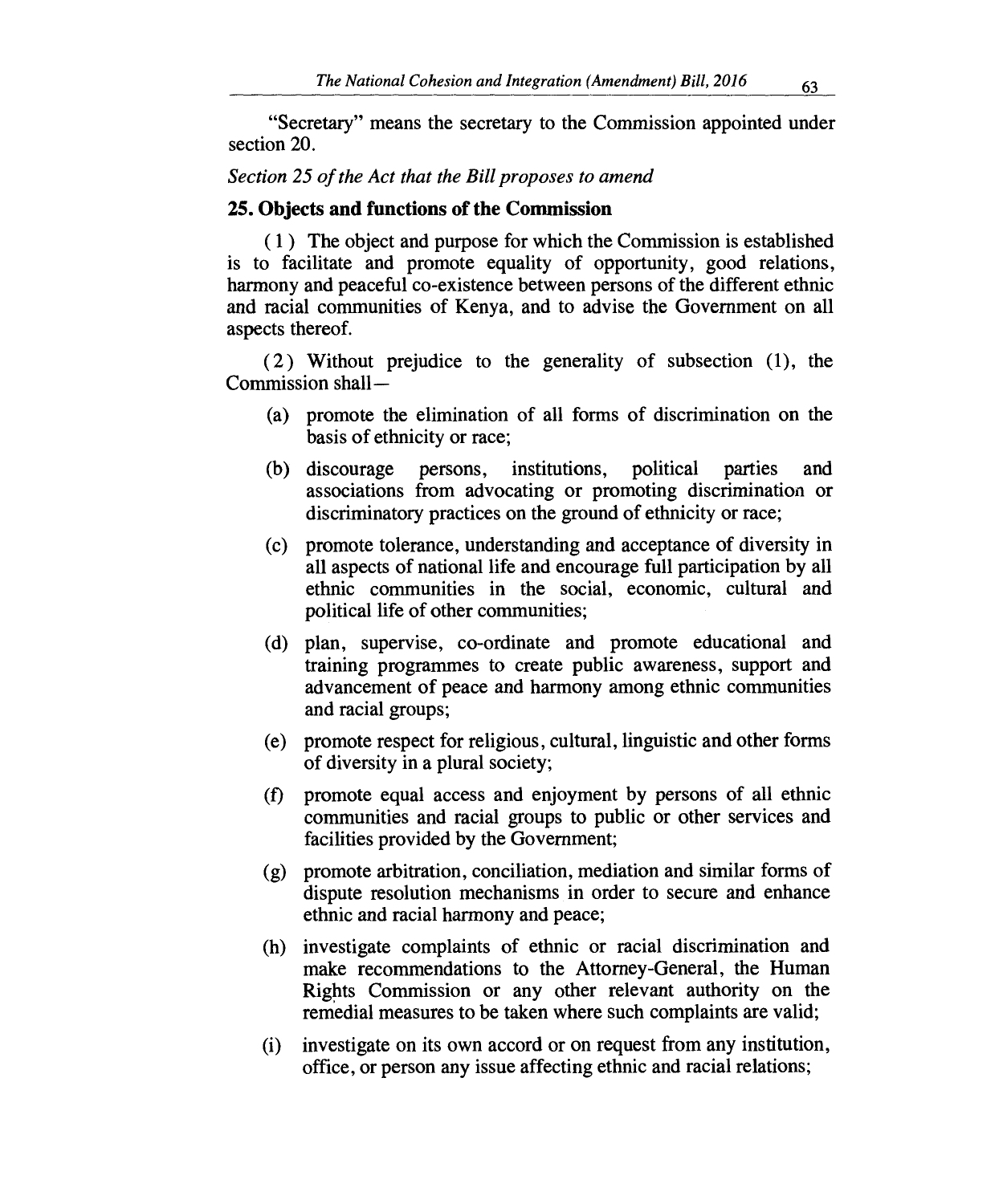- (j) identify and analyze factors inhibiting the attainment of harmonious relations between ethnic communities, particularly barriers to the participation of any ethnic community in social, economic, commercial, financial, cultural and political endeavours, and recommend to the Government and any other relevant public or private body how these factors should be overcome;
- (k) determine strategic priorities in all the socio-economic political and development policies of the Government impacting on ethnic relations and advise on their implementation;
- (I) recommend to the Government criteria for deciding whether any public office or officer has committed acts of discrimination on the ground of ethnicity or race;
- (m) monitor and review all legislation and all administrative acts relating to or having implications for ethnic or race relations and equal opportunities and, from time to time, prepare and submit to the Government proposals for revision of such legislation and administrative acts;
- (n) initiate, lobby for and advocate for policy, legal or administrative reforms on issues affecting ethnic relations;
- (o) monitor and make recommendations to the Government and other relevant public and private sector bodies on factors inhibiting the development of harmonious relations between ethnic groups and on barriers to the participation of all ethnic groups in the social, economic, commercial, financial, cultural and political life of the people;
- (p) undertake research and studies and make recommendations to the Government on any issue relating to ethnic affairs including whether ethnic relations are improving;
- (q) make recommendations on penalties to be imposed on any person for any breach of the provisions of the Constitution or of any law dealing with ethnicity;
- (r) monitor and report to the National Assembly the status and success of implementation of its recommendations;
- (s) issue notices directing persons or institutions involved in actions or conduct amounting to violations of human rights on the basis of ethnicity or race to stop such actions or conduct within a given  $p_{\lambda}$  *jod*; and